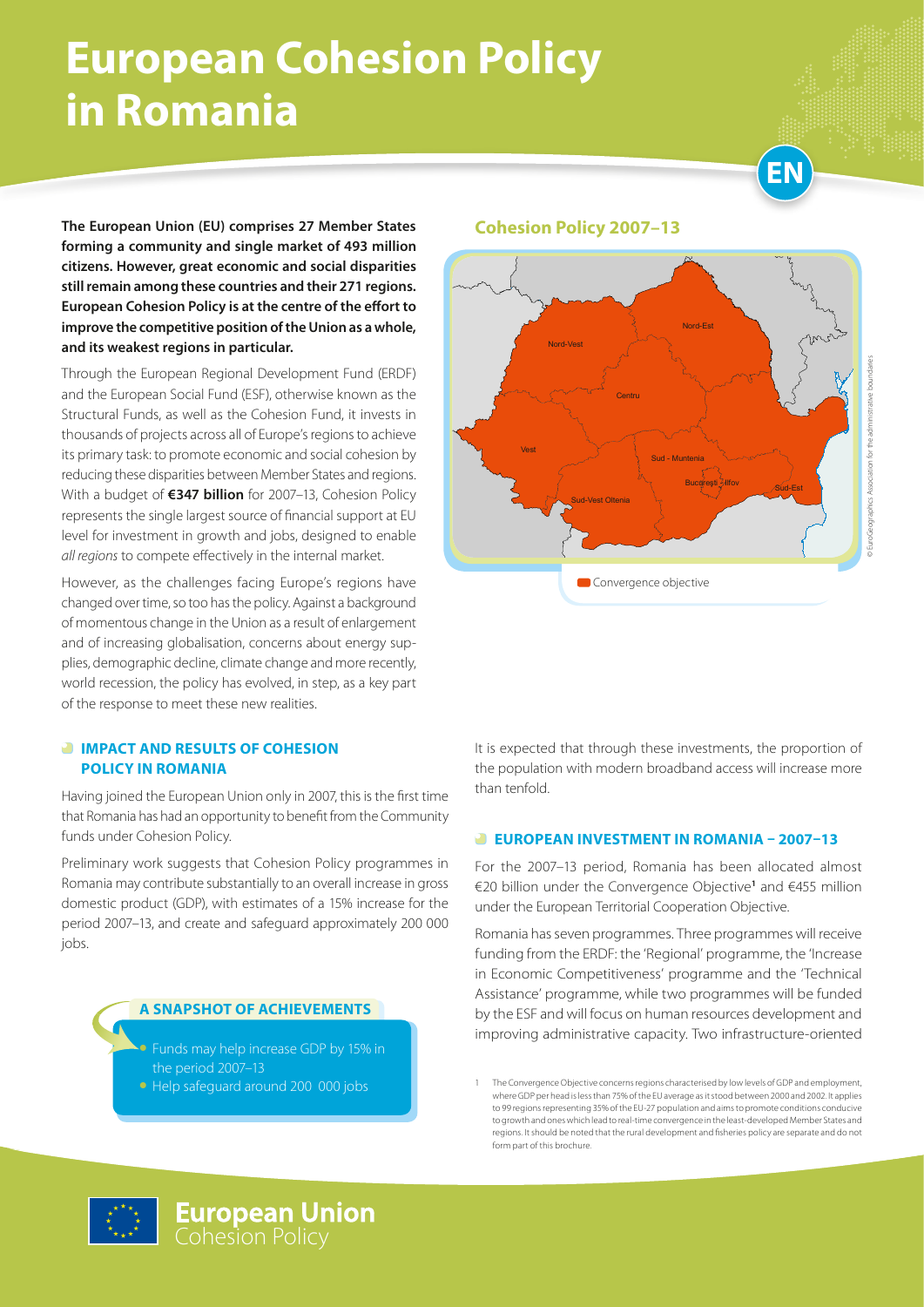programmes, the 'Environment' programme and the 'Transport' programme, will be funded by both the ERDF and the Cohesion Fund. All regions in Romania are eligible under the Convergence Objective.

#### **Funds for Romania in billion € 2007–13**

| <b>Objective</b>                                  | <b>Fund</b> | EU   | <b>National</b><br><b>Public</b> | <b>Total</b>  |
|---------------------------------------------------|-------------|------|----------------------------------|---------------|
| Convergence                                       | $\subset$ F | 6.5  | 1.8                              | 7.8           |
|                                                   | <b>FRDF</b> | 9    | $\mathfrak{D}$                   | 11            |
|                                                   | <b>FSF</b>  | 3.7  | 0.7                              | 4.4           |
| <b>Total Convergence</b>                          |             | 19.2 |                                  |               |
| <b>Total European Territorial</b><br>Cooperation* | <b>FRDF</b> | 0.5  |                                  | $0.5^{\circ}$ |
| <b>TOTAL</b>                                      |             | 19.7 |                                  | 23.7          |

Figures have been rounded up

\* Each Territorial Cooperation programme includes a minimum

of 15% co-financing from each participating Member State.

#### *DELIVERING THE LISBON STRATEGY* **FOR GROWTH AND JOBS**

The relaunch of the Union's Lisbon Strategy in 2005 aimed to bolster the competitive position of EU regions in the world economy by placing growth, jobs and competitiveness at the top of the Union's agenda. For the 2007–13 period, European Cohesion Policy has attached increasing importance to delivering the so-called 'Lisbon objectives'.

It is expected that around 56.2% of the funds will directly contribute to the Lisbon priorities for growth and jobs.

#### **MAIN PRIORITIES OF COHESION POLICY IN ROMANIA, 2007–13**

**Improving basic transport infrastructure** and **accessibility** is a top priority. Nearly €5.3 billion (equivalent to 28% of total allocation) will be spent on reducing the country's high infrastructure deficit. Construction of some **1 400 km of new roads will be financed from the funds** under priority designated trans-European transport networks (TEN-T) which criss-cross the EU.

Cohesion Policy will contribute €2.6 billion to **research and innovation** to ensure long-term sustainable economic competitiveness.

Nearly €570 million will be invested in **business support**, with the majority share of these resources focused on supporting small and medium-sized enterprises (SMEs). Some **5 000 SMEs** are expected to receive support from the fund. Romania also plans to use new innovative financial tools, such as the JEREMIE (Joint European Resources

for Micro to Medium Enterprises) financial engineering instrument, which combines grants and loans.

Almost €445 million of funds will be invested in developing modern **broadband networks and e-services** for business and citizens.

A total of €940 million will be invested in employment measures. The European Social Fund (ESF) will support 15 000 management trainees and skills development for 280 000 trainees.

Some €1.2 billion will be invested in **education and training** measures to support the development of a knowledge-based society. Funding will be provided for 15 000 doctoral students and for upgrading the skills of 75 000 teaching staff.

**The social inclusion** of disadvantaged groups will be supported to the tune of some €1.2 billion. The number of participants in training/retraining programmes for vulnerable groups is expected to be around 150 000 (of which 65 000 will be Roma), while some 10 000 professionals are expected to attend training programmes on social inclusion.

The total allocation for investments directly contributing to **improving the environment** (including water treatment) is €8.6 billion (almost 45% of total allocations, and representing the highest proportion in relative terms of any Member State).

Some €2.8 billion (14.6% of the total Community contribution) will be

#### **THE ESSENTIALS 2007–13**

- • €5.3 billion to improve Romania's basic transport
- • €2.6 billion for research and innovation
- $\bullet$   $\in$  1.2 billion for education and training
- €570 will be invested in supporting business, with a focus on SMEs

invested in areas directly contributing to climate change mitigation, with projects on **energy efficiency and renewable energy** set to benefit from €604 million.

The JASPERS (Joint Assistance in Supporting Projects in European Regions) initiative will assist Romanian authorities in the preparation of major project applications for support from the funds. One office has been set up in Bucharest.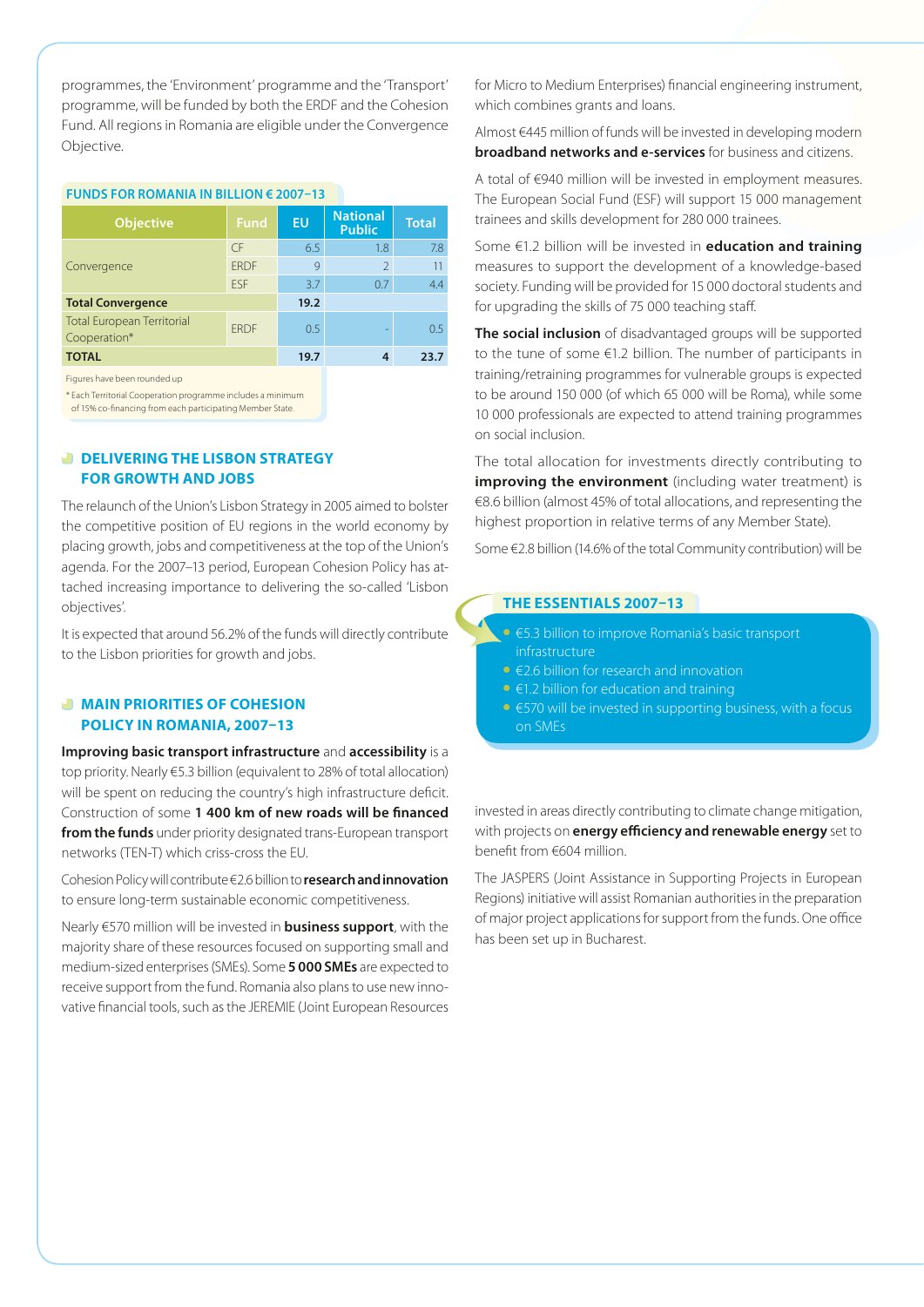#### **BUILDING BRIDGES BETWEEN NEIGHBOURS**

In Europe today, economic success is often dependent on a region's capacity to develop networks with other regions. Cooperation and sharing experience between regions can be a key trigger in stimulating a dynamic, forward-looking regional development process. The EU has an important role to play in brokering and supporting such partnerships, both between regions within the Union, and with neighbouring regions outside. Thousands of projects developed over many years under the INTERREG initiative have demonstrated the benefits for regions of working in partnership, sharing ideas and charting new and innovative ways of harnessing European investment.

The **European Territorial Cooperation Objective** is financed through the ERDF for the period 2007–13 and supports crossborder, transnational and interregional cooperation programmes to encourage regions and cities across the EU and further afield to work together and learn from each other.

Romania participates in two cross-border cooperation programmes with other Member States, one cross-border cooperation programme with non-Member States and one transnational cooperation programme in the 2007–13 period (total ERDF contribution for Romania under the European Territorial Cooperation Objective: €455 million). Romania takes part in all four interregional cooperation programmes (total budget for all the 27 EU Member States: €443 million)**<sup>2</sup>** : INTERACT II, URBACT II, ESPON/ORATE and INTERREG IV C.

URBACT – thematic city networks, INTERACT – support for cooperation programme management organisation, ESPON – an observation network for spatial planning.

#### **<sup><b>**</sup> THE EU ON CALL</sub>

The **European Union Solidarity Fund** was created after the floods which hit Central Europe in summer 2002. It grants emergency aid to Member States and acceding countries in the event of a major natural disaster.

In 2005, Romania suffered €489 million worth of damage as a result of spring flooding and later €1 050 million worth of damage as a result of summer flooding. The Solidarity Fund granted Romania €18.8 million and €52.4 million in aid to cope with these two natural disasters.



*The Solidarity Fund helped Romania recover from flooding*

Romania **€19.7 billion for 2007–13**

> **Boosting growth, jobs and competitiveness**